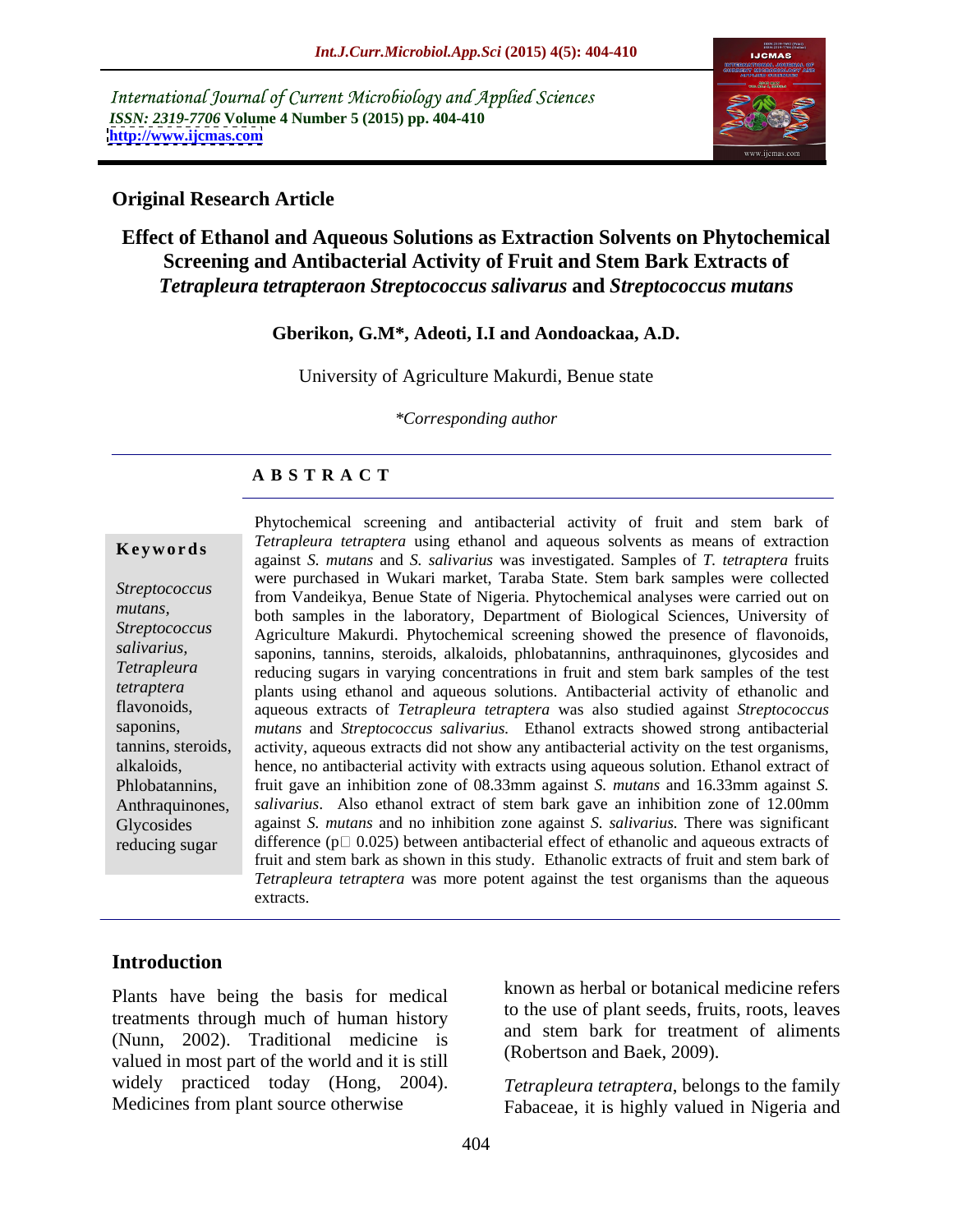beyond for its medicinal properties (Essien Sciences Department, University of *et al.,* 1994). The aqueous fruit extract has also been shown to possess hypoglycaemic properties (Ojewole and Adewunmi, 2004). **Preparation of plant for extraction using** Phytochemical screening revealed the presence of tannins, phenolic compounds,

contributor to tooth decay (Ryan and Ray, 2004). *Streptococcus salivarius*is a be a head way for caring about the hygienic situation of the oral cavity.

# **Materials and Methods**

The stem bark of the plant *(Tetrapleura tetraptera)* for this study was collected in (1978); Okerulu and Ani (2001) to ascertain Vandeikya local government area of Benue the presence or absence of some specific State. Fruit samples were bought from active metabolites such as tannins, saponins, railway market at Makurdi and from new market, Wukari local government area in steroids, anthraquinones, glycosides and Taraba state. The plant parts were package in sterile polythene bags and transported to the laboratory, Department of Biological **Identification and confirmatory test on** sciences, University of Agriculture, Makurdi test organisms for identification and analyses.

Sciences Department, University of Agriculture, Makurdi for extraction process.

# **aqueous and ethanol as solvents**

saponins, alkaloids, steroids and flavonoids The extracts of the plant materials were which could be assumed to be responsible botained using the cold maceration method for its varied biological and pharmacological described by Umeh *et al.* (2005). Fifty gram properties. (50g) of powdered plant materials (fruit and *Streptococcus mutans* is commonly found in bottles. Each weighed-out plant parts was the human oral cavity and a significant extracted using 250ml aqueous and ethanol prominent member of the oral microbiota resultant suspensions were filtered into (Ryan and Ray, 2004). Therefore subjecting sterile beakers, and filtrates collected was these organisms to antibacterial activity of re-filtered using Whatman No. 1 filter paper *Tetrapleura tetraptera* of aqueous and into sterile sample bottles. They were ethanolic extract of fruit and stem bark will labelled appropriately and stored in plastic stembark) was weighed into clean sterile separately in tightly covered bottles and left for 48hours at room temperature. The bags at -20 $\degree$ C for further analyses.

# **Phytochemical screening**

**Collection of plant materials Collection agreement agreement agreement agreement agreement agreement agreement agreement agreement agreement agreement agreement agreement agreement agreement and the collection of plant** Plants material extracted using ethanol and aqueous solutions were subjected to phytochemical screening according to the method described by Odebiyi and Sofowora flavonoids, reducing sugars, alkaloids, phlobatannins

# **test organisms**

**Preparation of plant material** *Streptococcus mutans* and *Streptococcus*  The collected plant parts were shade dried at organisms were obtained from Tosema 27 °C for a period of one week and crushed specialist diagnostic laboratory, Makurdi. A into small pieces using a clean mortar and well isolated colony of the bacteria was pestle, crushing was done separately. They picked using sterile inoculating wire-loop were later taken to the laboratory, Biological and transferred into nutrient agar and bloodTest organisms used for this study were *salivarius* the stock isolates of these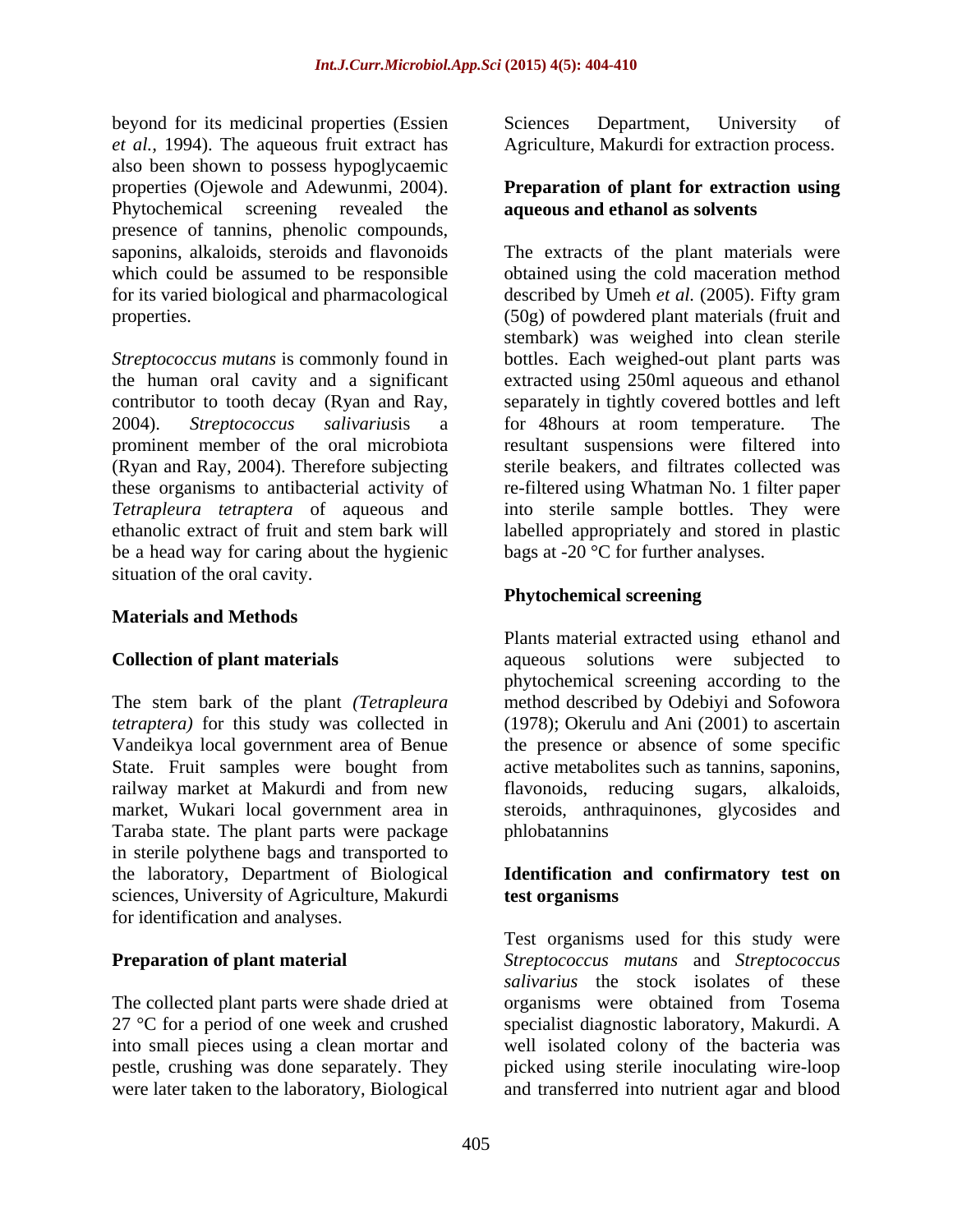24hours before susceptibility test. The agar slants were stored at 4<sup>o</sup>C. Identification and <sup>o</sup>C.Identification and confirmatory test were carried out on the **Determination of minimum inhibitory** organisms using appropriate biochemical tests like catalase, coagulase oxidase, bile solubility test, Optochin susceptibility test and Glucose fermenting

# **Determination of antibacterial activity**

The disc diffusion method was used (Salie *et al.,* 1996; Nostro *et al.,* 2000). Stock solutions used contain 200mg/ml of each The stock solution was serially diluted with extract for both fruit and stembark. Blood the extraction solvent (ethanol and aqueous), agar plates were inoculated with the in sterile test tubes labelled and arranged organisms, within 15min of inoculation of the plates, the drug/extract-impregnated disc extract desired (400mg, 200mg,150mg, was placed on the agar surface, with at least 100mg,50mg and 25mg). Using a sterile 24mm (centre to centre) (Jorgensen and Turnidge, 2003). The disc was placed with a sterile forceps and then gently pressed down except the first and second tubes. 2ml of onto the agar surface to provide uniform contact. The plates were allowed to stand for 1ml of the extract (200mg/ml) was added to few minutes to enable the extracts diffuse the second and third tubes, and the contents into the agar. Standard of loxacin antibiotic of the third tube agitated on a Vortex mixer. discs (10microgram/disc) were used as control and were similarly applied on plates transferred to the fourth tube, and the seeded with the organism. Sterile disc process continued through the next to the loaded with 0.1ml of sterile distilled water last tube from which 1 ml was removed and was used as negative control. Within 15minutes of applying the disc, the plates were inverted and incubated at  $37^{\circ}$ C for 150mg. No extract was added to the  $7^{\text{th}}$  tube 24hrs (Salie *et al.,* 1996). All tests were which served as a negative growth control, performed in triplicate and the antibacterial 10microgram of ofloxacin was used as activity was expressed as the mean diameter positive control (that prevented bacterial of inhibition zones (mm) produced by the growth). An equal volume of a fixed plant extracts. The diameters of the zones of bacterial culture was added to the tubes and inhibition produced around the disc were measured with a transparent ruler to the tubes were examined for turbidity. The nearest millimetre (Salie *et al.,* 1996). The lowest concentration that shows no visible measurements taken were recorded. Extracts growth (turbidity) was noted and recorded as of the fruit, and stembark that inhibited bacterial growth were subjected to further

agar slant, and incubated at 37<sup>o</sup>C for (quantitative) tests to determine their minimum inhibitory concentrations (MICs).

### **Determination of minimum inhibitory concentration (MIC)**

Pyrrolidonylarylamidase (PYR) test, Extracts that showed potent antibacterial test. the bacterial samples. The MICs of these activity was further tested to determine the minimum inhibitory concentration (MIC) for extracts was determined by broth micro dilution method.

# **Dilution of extracts**

from the highest to lowest concentration of pipette (or 2ml needle and syringe), 1 ml of solvent was added to each of the 6 tubes, extract was added to the first tube (400mg), 1 ml of the solution in the third tube was discarded. 0.25ml of extract was later added to the third tube to make the concentration  $\mu$ <sup>th</sup> tube incubated at 37 °C for 24 hrs. After which the MIC values (Salie *et al.,* 1996).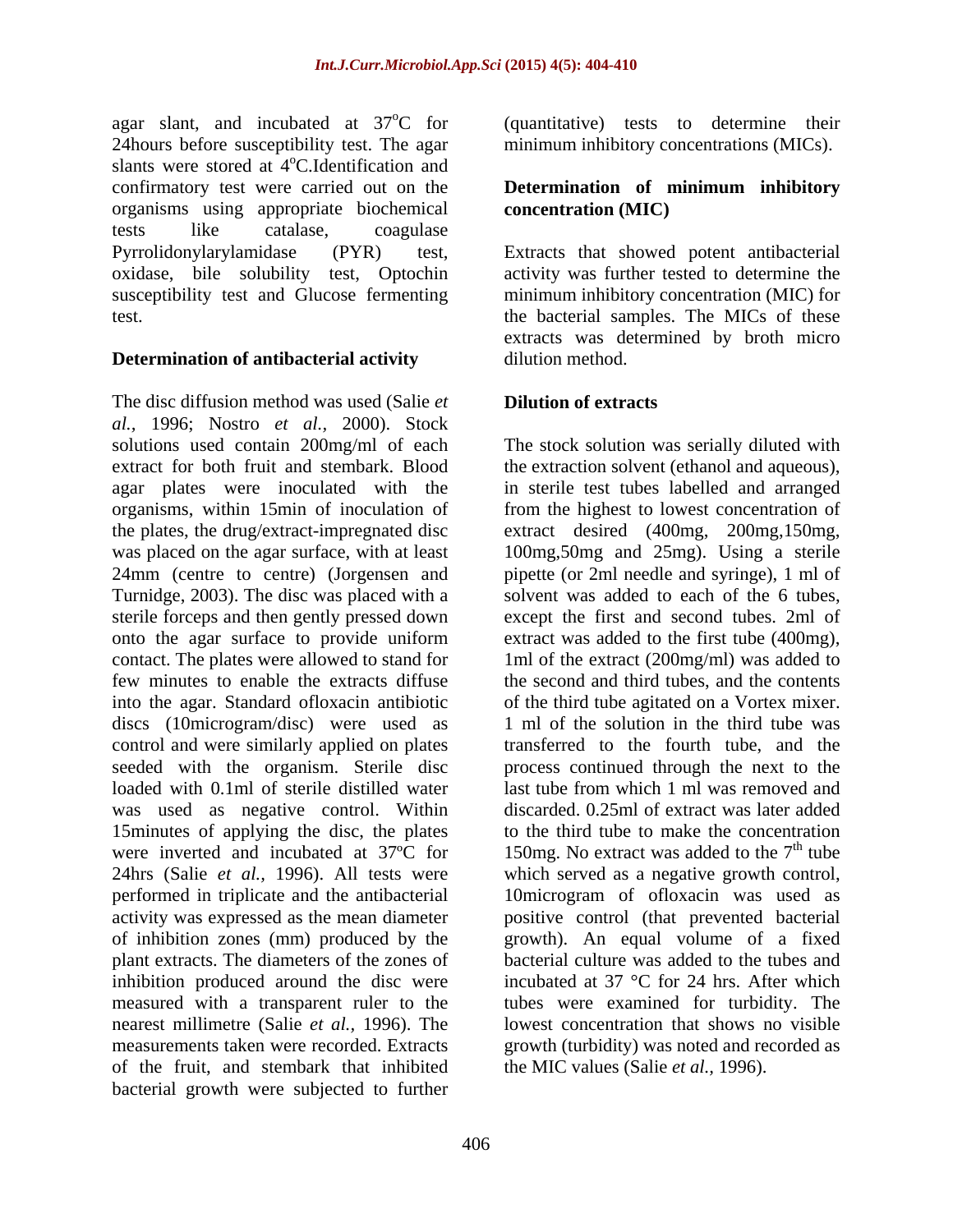Phytochemical screening using ethanol on this same *Tetrapleura tetraptera* exhibited stem bark of *Tetrapleura tetraptera* showed activity against some bacteria namely appreciable amounts of phytochemicals than *Escherichia coli, Salmonella typhi* and its aqueous counterpart. These result confirmed the evidence in previous studies that alcoholic solvents like ethanol and *Tetrapleura tetraptera* possess antibacterial methanol are more suitable than other activity as shown in this study. The ethanol solvents such as water in extracting extract of the fruit showed the highest components of medicinal plants (Ahmad *et*  inhibitory effect on the test organisms while *al.,* 1998; Cowan, 1999;Emad*et al.,* 2009). aqueous extract did not inhibit any of the

The ethanolic extract of the fruit of extracted more phytochemicals that will *Tetrapleura tetraptera* exhibited activity inhibit growth of bacteria as opposed to against *S. mutans* and *S. salivarius* showing maximum zone of inhibition of 08.33 and 16.33 respectively. Ethanolic extract of stem Sensitivity pattern of test organisms to the bark of *Tetrapleura tetraptera* exhibited fruit extracts (aqueous and ethanol) of activity against *S. mutans*only showing *Tetrapleura tetraptera* was higher than the maximum zone of inhibition of 12.00. There stem bark extract. Results showed that was no activity on *S. salivarius*. These also ethanol extract of fruit of *Tetrapleura* showed that the antibacterial activity and *tetraptera* produced clear zones of inhibition susceptibility test obtained in this study on the tested organisms (*Streptococcus*  varied according to the extraction solvent *mutans* and *Streptococcus salivarius).*The and parts of the plant used. The variation mean zones of inhibition were 8.33mm and may probably be due to the type of bioactive compounds present in the different extraction solvents as suggested by Abiodun The aqueous extract of the plant produced *et al.* (2007). In the phytochemical analyses, saponins, tannins, steroids, phlobatannins, alkaloids, anthraquinones, and flavonoids Sensitivity of test organisms to the stembark were present in highest concentration in one extracts of *Tetrapleura tetraptera* was not as extract than the other. These groups of high as fruit extract. It was clear from the compounds form the active principles that confer antibacterial activity on the plant. inhibition on *Streptococcus salivarius*

Steroids and phlobatannins which were found to be present in all the extracts of the plant parts tested are steroidal compounds

**Statistical analysis** and as such they are of tremendous Statistical package for the social sciences research. Aqueous extracts of *T. tetraptera* (SPSS) version 20 was used to analyse the did not show any antibacterial activity data obtained. against the tested organisms. This is because **Results and Discussion** This contrast the work of Uchechi and importance and interest in pharmaceutical water is not a good solvent for extraction. Chigozie (2010), where aqueous extract of *Pseudomonas aeruginosa*.

> tested organisms. This is because ethanol aqueous solution.

mean zones of inhibition were 8.33mm and 16.33mm respectively.

no inhibitory effect on the tested organisms, hence no visible zone of inhibition. data shown that there was no zones of except against *Streptococcus mutans* and it gave a mean clear zone of inhibition of 12.00mm.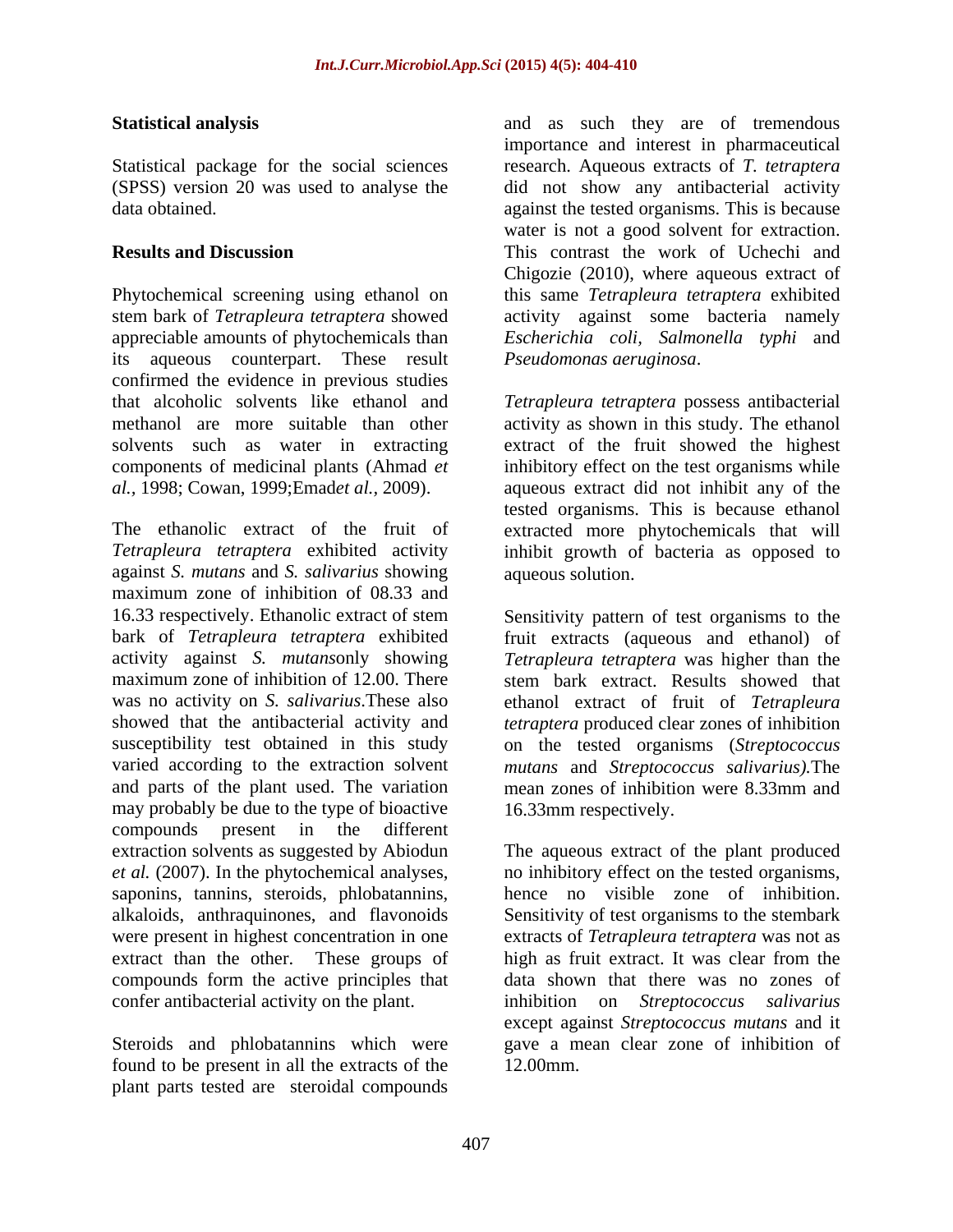| Phytochemicals          |                          | extraction solvents |
|-------------------------|--------------------------|---------------------|
|                         | aqueous                  | ethanol             |
| Saponins                |                          |                     |
| Tannins                 | $\overline{\phantom{0}}$ |                     |
| Reducing sugar          |                          |                     |
| Phlobatannins           |                          |                     |
| Anthraquinones          |                          |                     |
| Steroids                |                          |                     |
| Flavonoids              |                          |                     |
|                         |                          |                     |
| Glycosides<br>Alkaloids |                          |                     |
|                         |                          |                     |

| Table.1 Phytoc<br>al screening of <i>Tetrapleura tetraptera</i> fruit extract using aqueous and<br>chemical |  |
|-------------------------------------------------------------------------------------------------------------|--|
| ethanol as extraction solvents                                                                              |  |

Key:  $+=$  present,  $=$  absent

**Table.2** Phytochemical screening of *Tetrapleura tetraptera* stem bark extract using aqueous and ethanol as extraction solvents

| Phytochemicals                                      |         | extraction solvents |
|-----------------------------------------------------|---------|---------------------|
|                                                     | aqueous | ethanol             |
| Saponins                                            | $+++$   | $++$                |
| Tannins                                             | $++$    | $+ +$               |
| Reducing sugar                                      |         |                     |
| Phlobatannins                                       |         |                     |
| Anthraquinones                                      |         |                     |
| Steroids                                            | $++$    |                     |
| Flavonoids                                          |         |                     |
| Glycosides                                          |         |                     |
| Alkaloids<br>the control of the control of the con- |         |                     |

Key:  $+=$  low concentration,  $++$  = moderate concentration,  $++$  present in appreciable amount and  $=$  absent

**Table.3** Antibacterial activity of *Tetrapleura tetraptera* fruit extracted with aqueous and ethanol on *Streptococcus mutans and Streptococcus salivarius*

| Extracts  | S.mutans | <i>S.salivarius</i> |
|-----------|----------|---------------------|
| Aqueous   | 0.00     | 0.00                |
| Ethanol   | 08.33    | 16.33               |
| D/water   | 0.00     | 0.00                |
| Ofloxacin | 11.67    | 12.00               |

T-cal=4.255,  $p \Box 0.025$ , (n-1 = 4) t-tab = 2.776

Mean diameter of zone of inhibition are expressed in millimeter.

Key: D/water- distilled water.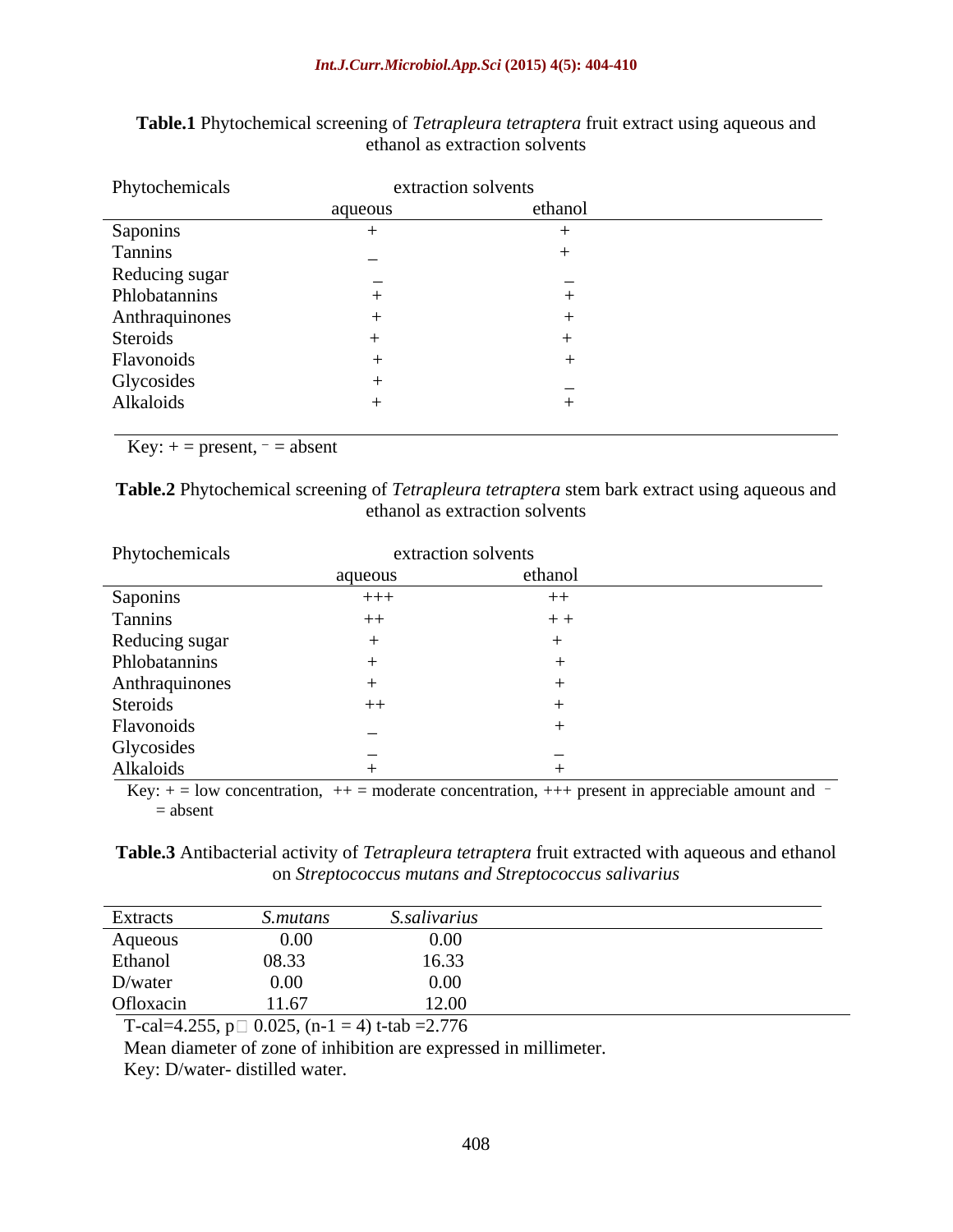| <b>Table.4</b> Antibacterial activity of <i>Tetrapleura tetraptera</i> stem bark extracted with aqueous and |  |  |
|-------------------------------------------------------------------------------------------------------------|--|--|
| . on Streptococcus mutans and Streptococcus salivarius<br>ethanol                                           |  |  |

T-cal = 3.933,  $p \Box 0.025$  (t 4) t-tab = 2.776

Key: D/water- distilled water. Mean diameter of zone of inhibition are expressed in millimeter.

**Table.5** Minimum inhibitory concentration (MIC) of extracts of *Tetrapleura tetraptera* with ethanol solution

| Plant     |                  |                                   |                          | concentration in mg/ml   |         |     |  |
|-----------|------------------|-----------------------------------|--------------------------|--------------------------|---------|-----|--|
| Extract   | organisms        | 400                               | 200                      | 150                      | $100 -$ | ົາ< |  |
| Stem bark | '. mutans        | <b>Contract Contract Contract</b> |                          | $\overline{\phantom{a}}$ |         |     |  |
| Fruit     | <i>s. mutans</i> |                                   | $\overline{\phantom{a}}$ |                          |         |     |  |
| Fruit     | . salivarius     |                                   |                          |                          |         |     |  |
| Stem bark | . salivarius     |                                   | $\sim$                   |                          |         |     |  |

Key:  $+$  = indicate growth,  $-$  = indicate no growth and  $*$  = indicate MIC

### **Table.6** Minimum inhibitory concentration (MIC) of extracts of *Tetrapleura tetraptera* with aqueous solution

| Plant     | test          |                                   |     | concentration in mg/ml |     |    |    |  |
|-----------|---------------|-----------------------------------|-----|------------------------|-----|----|----|--|
| Extract   | organisms     | 400                               | 200 | 150                    | 100 | 50 | 25 |  |
| Stem bark | . mutans      |                                   |     |                        |     |    |    |  |
| Fruit     | S. mutans     |                                   |     |                        |     |    |    |  |
| Stem bark | S. salivarius |                                   |     |                        |     |    |    |  |
| Fruit     | . salivarius  | <b>Contract Contract Contract</b> |     |                        |     |    |    |  |

Key:  $+$  = indicate growth,  $-$  = indicate no growth and  $*$  = indicate MIC

The MIC of the ethanolic extracts of concentration of 25mg/ml (indicating *Tetrapleura tetraptera* showed that at concentration of 100mg/ml, the stem bark Based on the findings of this research study, extract of the plant inhibited the growth of ethanolic extract of the test plant, *Streptococcus mutans* while at concentration of 400mg/ml, the fruit extract inhibited the antibacterial activity as opposed to aqueous growth of *Streptococcus mutans*. Also, the extract. Ethanolic extract was found to be ethanolic fruit extract of *Tetrapleura*  more potent than the aqueous extract against *tetraptera* inhibited the growth of *S. mutans* and *S. salivarius.* Highest zone of *Streptococcus salivarius* at a very low inhibition of 16.33mm was observed against

concentration of 25mg/ml (indicating highest potency).

ethanolic extract of the test *Tetrapleura tetraptera* possess more